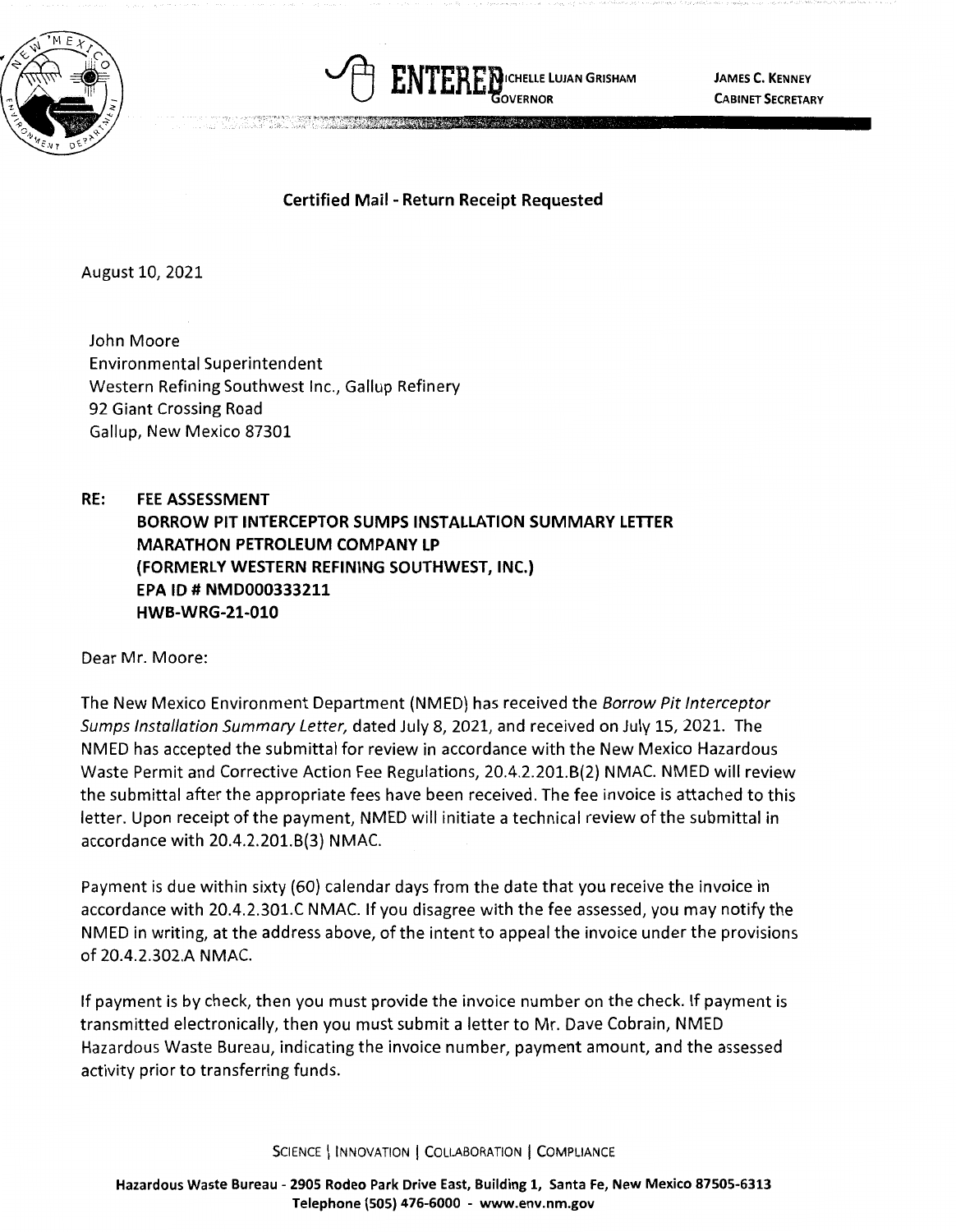Mr. Moore August 10, 2021 Page 2

If you have any questions regarding this letter, please contact Michiya Suzuki of my staff at 505- 690-6930.

Sincerely,

 $t2$ 

Dave Cobrain Program Manager Hazardous Waste Bureau

cc: J. Sanchez, NMED HWB M. Suzuki, NMED HWB